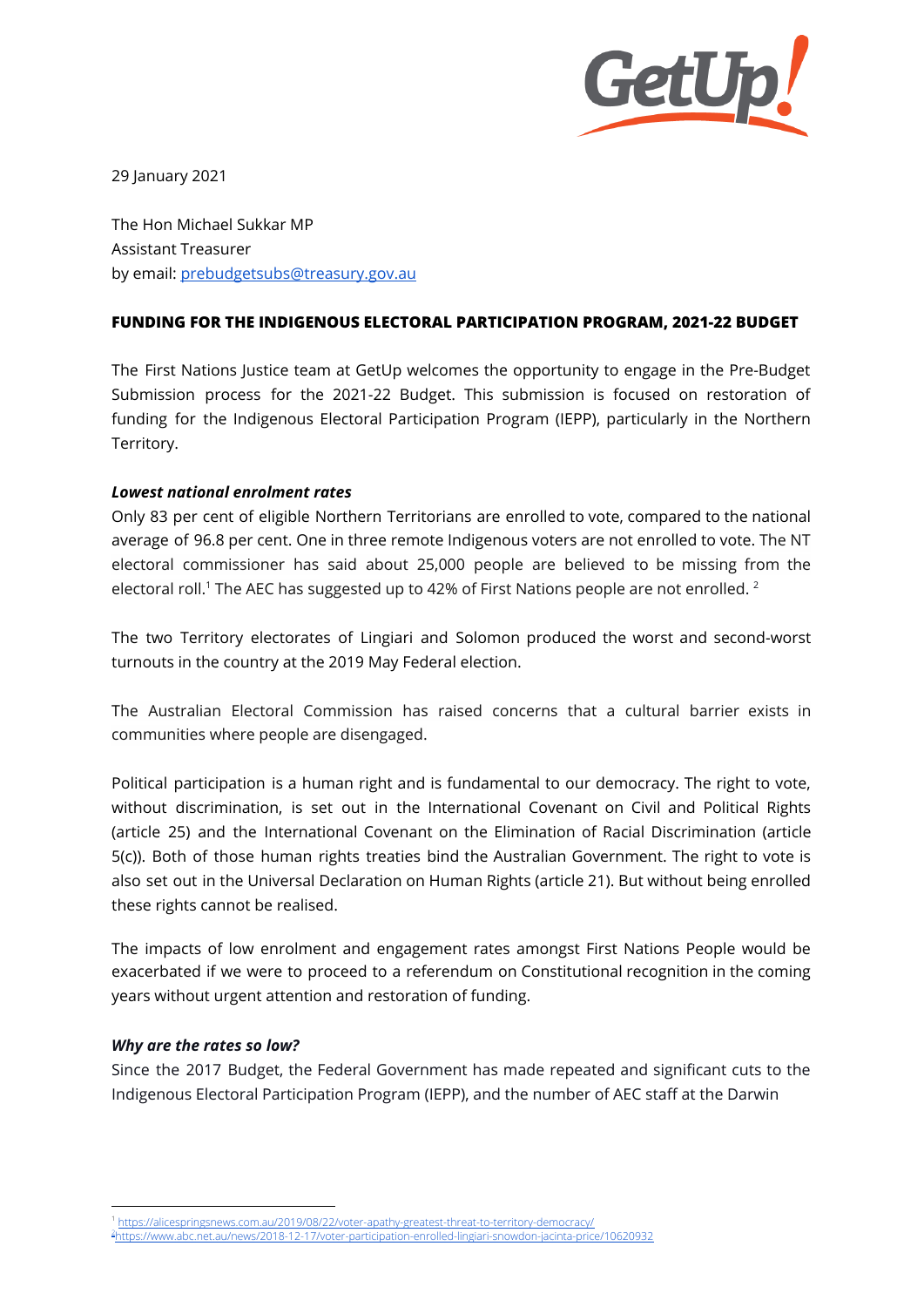

the office was reduced from 16 to 3. The forward estimates of the 2017-2018 Budget mapped out cuts to the 'Australian Electoral Commission - restructure of the Northern Territory Office' totalling -\$6.7m. 3

Those staff lost in the 'restructure' would have been responsible for the outreach work done under the IEPP and the reduction in resourcing is having an adverse impact on First Nations people and remote communities.

The objectives of the IEPP, as set out by the AEC, "are to increase enrolment, voter turnout, formality and employment of Aboriginal and Torres Strait Islander people in Australian elections." Our experience in the recent Northern Territory election is that with the reduced funding allocation these objectives are not being met. The gradual and eventual shutdown of remote enrolment programs is leading to disenfranchisement of First Nations People.

Additionally, an automatic update to the electoral roll purged people off this list due to inaccuracies around names and addresses. Many people GetUp have spoken to had no idea they were no longer on the electoral roll. Over the last few years, thousands of these people were on the roll but have been kicked off for various reasons, including:

- People change their names with Centrelink
- Issues with address street names are rare in remote communities
- Cultural name changes
- Limited access to technology means devices, emails, SIM cards are regularly changed and shared meaning communications from the AEC are lost or not delivered

# *GetUp's first hand experience in the Northern Territory*

In the recent Northern Territory election GetUp's First Nations Justice team travelled over 40,000 kms between remote Aboriginal communities in the Northern Territory. From Ngukurr, Tijikala, Minyeri to Borroloola, we listened to people talk about the issues that matter the most in the lead up to the Territory election. GetUp volunteers were active in 6 electorates and remote polling stations: Arnhem, Barkly, Braitling, Katherine, Mulka, Namatjira. After running a similar enrollment and engagement effort in remote communities during the federal election, feedback from our supporters suggests it was one of the most valued campaigns.

During our work in remote communities in the 2019 federal election, we found many examples of First Nations people who had been removed from the roll. And the first time many of them knew this was when they went to vote.

It is our experience that the AEC is operating a one-size-fits-all approach to electoral roll management and that simply doesn't work for many First Nations peoples especially in remote

communities for a range of well established reasons. The standard of contacting voters by mail before removal is not appropriate, based on our experience. More resources and a better

<sup>3</sup>[https://parlinfo.aph.gov.au/parlInfo/download/library/budget/2017\\_15/upload\\_binary/bp2.pdf;fileType=application%2Fpdf#search=%22library/](https://parlinfo.aph.gov.au/parlInfo/download/library/budget/2017_15/upload_binary/bp2.pdf;fileType=application%2Fpdf#search=%22library/budget/2017_15%22) [budget/2017\\_15%22](https://parlinfo.aph.gov.au/parlInfo/download/library/budget/2017_15/upload_binary/bp2.pdf;fileType=application%2Fpdf#search=%22library/budget/2017_15%22)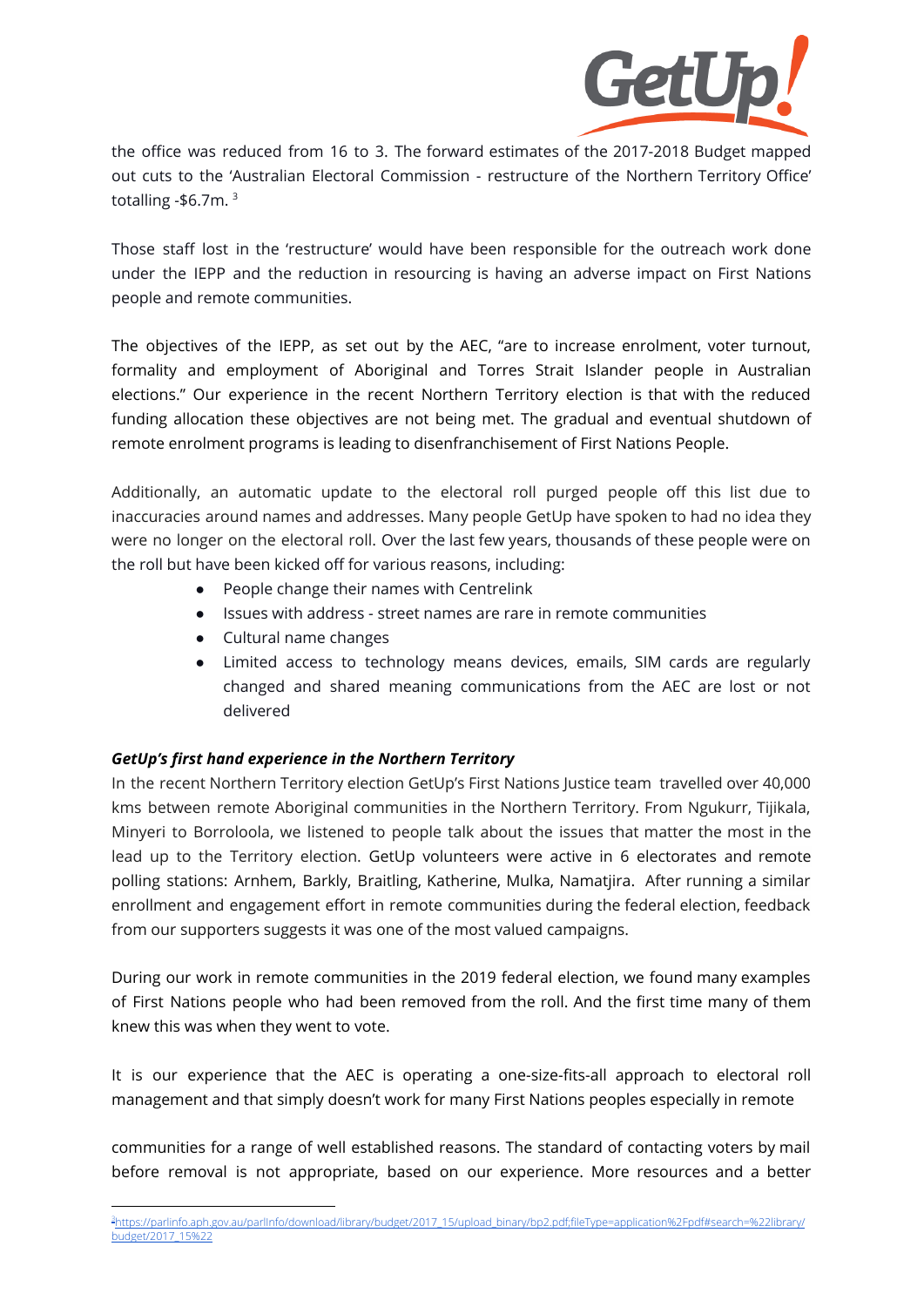

approach needs to be taken to ensure First Nations people are not inadvertently taken off the roll.

We also found that when it comes to enrolling people in the first place, the Federal Direct Enrolment Program relies on regular mail services and we accept that this has been successful for urban enrolments, but this simply does not work for remote communities. Following the closure of the Northern Territory AEC office, which we acknowledge was not initiated by the AEC, it is concerning that there doesn't appear to be tailor-made programs to increase the rate of enrolment of First Nations people, particularly those in remote communities.

In the 2019 Federal Election, GetUp worked at booths/mobile voting centres in 11 remote communities. On multiple occasions we saw First Nations voters being turned away, In Ngukurr particularly many people waited hours for translation services and we're turned away - we had multiple instances of people coming up to us and expressing that they have voted before. Translation services even within promotion materials are not widely used or accessible across the 2019 election or 2020 NT Election.

In every community and every conversation, we heard the same issues raised. People want a ban on fracking, investment in housing for all Aboriginal families, money for roads and infrastructure and an end to over-policing in favour of community solutions that actually work. For years these communities have been vocal about these issues and the impacts to their communities. Yet 16,000 Aboriginal people are not enrolled to vote in the NT election. This simply can not continue through to the upcoming federal election.

# *Recommendations*

GetUp makes the following recommendations for the 2021-22 Budget, that:

- 1. Funding for the Indigenous Electoral Participation Program be fully restored
- 2. Funding be provided for translation services into local languages such as Kriol or Aranda
- 3. Full access to provisional voting is retained
- 4. No reforms of voter identification laws are made which would result in First Nations People being turned away from voting on election day just because they don't have the right identification documents.

Please do not hesitate to contact our Political Director, Emma Bull (emmab@getup.org.au) should you require any further information. We will be engaging and mobilising GetUp members throughout the Budget process, to Budget Night in May and beyond.

Larissa Baldwin First Nations Justice Campaign Director